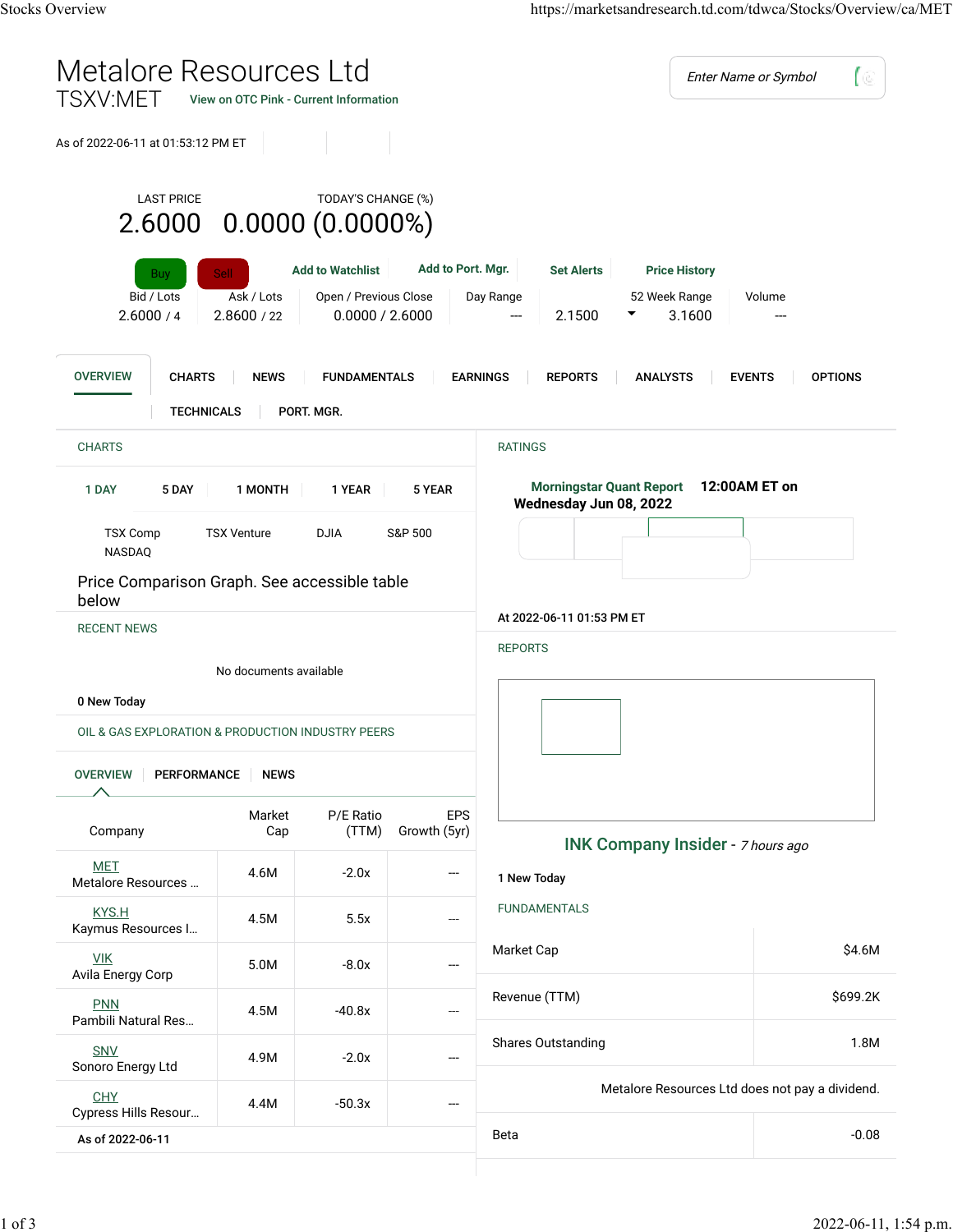## COMPANY INFORMATION

Metalore Resources Limited is a Canada-based junior resource company. The Company is engaged in natural gas production and gold exploration in Ontario. The Company owns and/or controls approximately 40,000 acres of petroleum, natural gas and mineral leases in Charlotteville and Walsingham townships in Norfolk County, Ontario. The natural gas is produced from over 83 wells in two townships in Norfolk County, Ontario, and is distributed to 150 commercial and residential customers along gathering pipelines through a cooperative agreement with Enbridge Gas Inc. The Company retains approximately 21-26% joint venture interest in over 600 gold mining claims in the prolific Beardmore-Geraldton gold belt held by operator Greenstone Gold Mines GP Inc. It holds approximately 1% net smelter return on about 18 claims in the Brookbank and Beardmore areas of Ontario. The Company also explores mineral commodities, such as gold, copper, zinc, lithium, platinum-group elements (PGEs) and diamonds.

| <b>EPS</b>              | $$-1.28$   |
|-------------------------|------------|
| <b>Book Value</b>       | \$4.09     |
| P/E Ratio               | $-2.0x$    |
| Price/Sales (TTM)       | 6.6        |
| Price/Cash Flow (TTM)   |            |
| <b>Operating Margin</b> | $-468.26%$ |

\*GAAP = prior to non-GAAP analyst adjusted earnings.

[CALENDAR](https://marketsandresearch.td.com/tdwca/Stocks/Events/ca/MET)

## **Earnings Announcements**

\*Non-GAAP = analyst adjusted earnings and revenues.

## **Contact Information**

|                                                    |                                                              |             | noiroaar – analyst aujusteu earmigs and levenues. |          |         |  |
|----------------------------------------------------|--------------------------------------------------------------|-------------|---------------------------------------------------|----------|---------|--|
| Headquarters                                       | R.R. #1VITTORIA, ON, Canada N0E 1W0                          | Period      | Actual                                            | Estimate | Revenue |  |
| Phone                                              | 519-428-2464                                                 | Q1 2007     | 0.08                                              | ---      | \$0.00  |  |
| Fax                                                | 519-428-2464                                                 | Q4 2006     | $-0.01$                                           | ---      | \$1.0M  |  |
| <b>Executives</b>                                  |                                                              | Q2 2005     | ---                                               | ---      |         |  |
|                                                    | Lead Independent Chairman of the Board<br>John Mcvicar       | Q3 2004     | ---                                               | ---      |         |  |
|                                                    | President, Chief Executive Officer, Corpora<br>Armen Chilian | (Non-GAAP)* |                                                   |          |         |  |
| Donald Bryson<br>Chief Financial Officer, Director |                                                              |             |                                                   |          |         |  |
| <b>Timothy Cronkwright</b><br>Independent Director |                                                              |             |                                                   |          |         |  |
| Independent Director                               | <b>Bruce Davis</b>                                           |             |                                                   |          |         |  |
|                                                    |                                                              |             |                                                   |          |         |  |